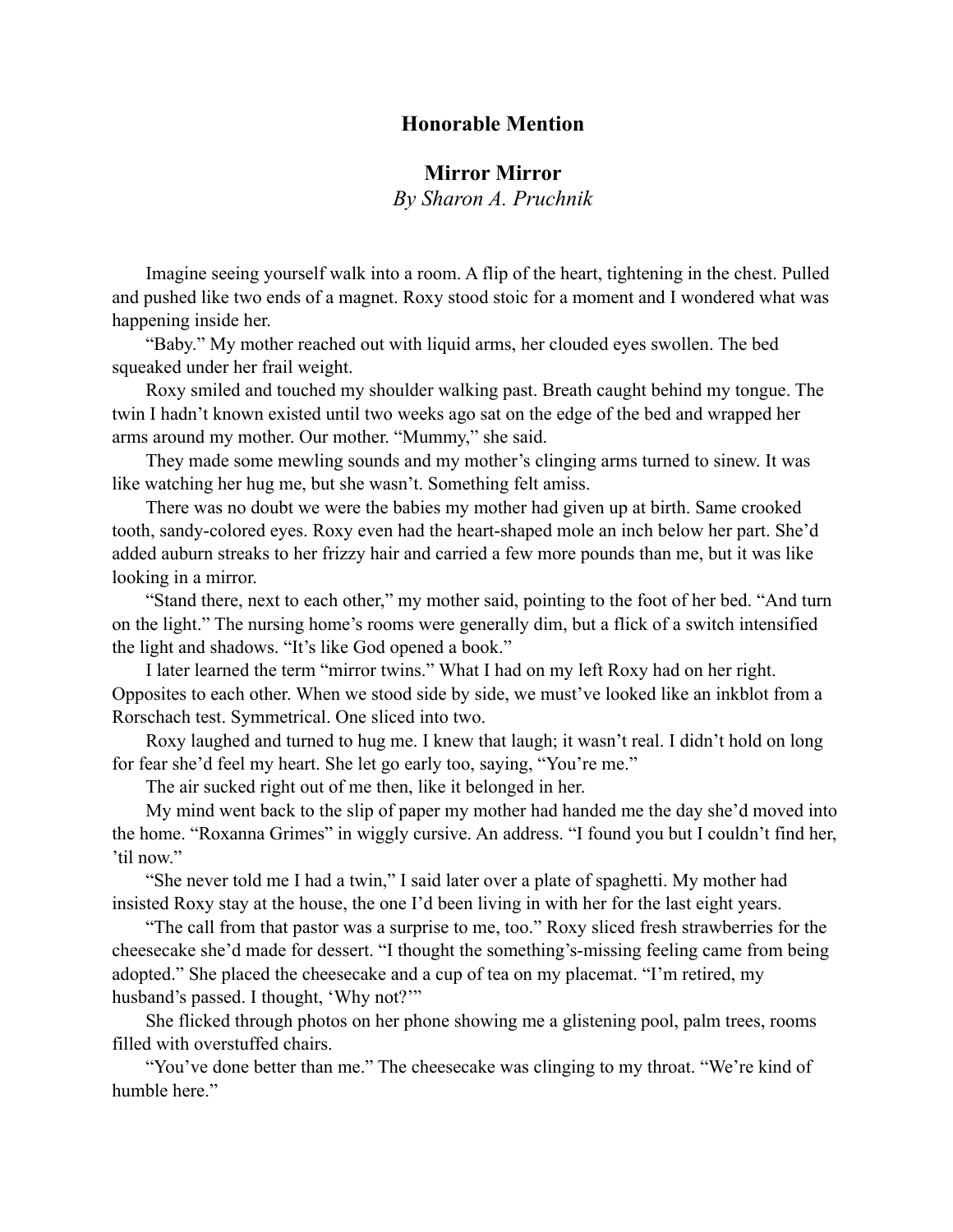Roxy flipped through a few more photos before putting down the phone. "Jack spoiled me more than he should've. It's just stuff." She touched my spotty hand with hers. "You're the one who made a difference."

\* \* \*

Weeks passed with my mother fading daily. All her strength was saved for when she clutched my sister to her breast. "Baby," she would manage with arid breath.

At the house, Roxy proved to be quite the gourmet chef. She sliced and diced her way through maple-glazed salmon and butterscotch pie. My mother's kitchen had never seen anything more exotic than deviled eggs and ice cream in a cone. I fell victim to her charms.

"Try these?" Roxy held up a pair of navy-blue slacks as I struggled to zip up my pants.

"I'm …" I hopped a little but the zipper wouldn't budge. "Damn cheesecake."

"Come." Roxy led me to the dresser she'd been using, the one beside my mother's bed. She pulled out a flowery top and silk scarf.

"Not today," I decided. "You visit her while I take care of some things. Tomorrow I'll visit so you can renew your driver's license."

Roxy looked at me. Through me, perhaps. "Okay." She smiled so that the crooked tooth caught her lip. "We'll each get a break."

I dug through the attic that afternoon and bought a few things from CVS. I was even chopping celery for crabcakes when Roxy returned. "How was she?"

"Same. But look at you!" I wiped my hands on my sweatpants and tugged at the handkerchief on my head. "Not that. Cooking!"

"I can't do it like you, but I'm trying."

The crabcakes turned out mushy and the coleslaw too sour. "Great idea to take turns." Roxy pushed the food around her plate. "I mean the visits. Not sure you should cook."

I smiled the same smile I'd seen across the table for weeks. "Couldn't agree more."

The next day I hugged my mother tight and she hugged back. "So happy it's you again."

A whole new world formed around me. "You are?"

"Easier to talk. I mean about money and such." She squeezed my hand.

When I got to the house, Roxy's hair was flat and her gray roots emerged in the kitchen's light. "The line at the DMV was out the door."

"Let me help." She didn't look up when I took the knife. I chopped parsley and diced an onion into uneven mounds. "Your clothes fit me. Almost as if they're mine."

Roxy gave me a good look for the first time. "You've dyed your hair."

"A few streaks." I smiled at myself, but myself didn't smile back.

"You changed your part. And your mole …"

"It's not real, sister. Not really real. Mummy didn't notice, though, with her bad eyes. She was just happy to see me." Light danced from the sharpened edge of the knife I was holding. "Her favorite."

I wanted to be me again. Only me. It seemed so simple.

Roxy blinked her sandy-colored eyes.

Easy as sliced pie, even though it felt a bit like suicide.